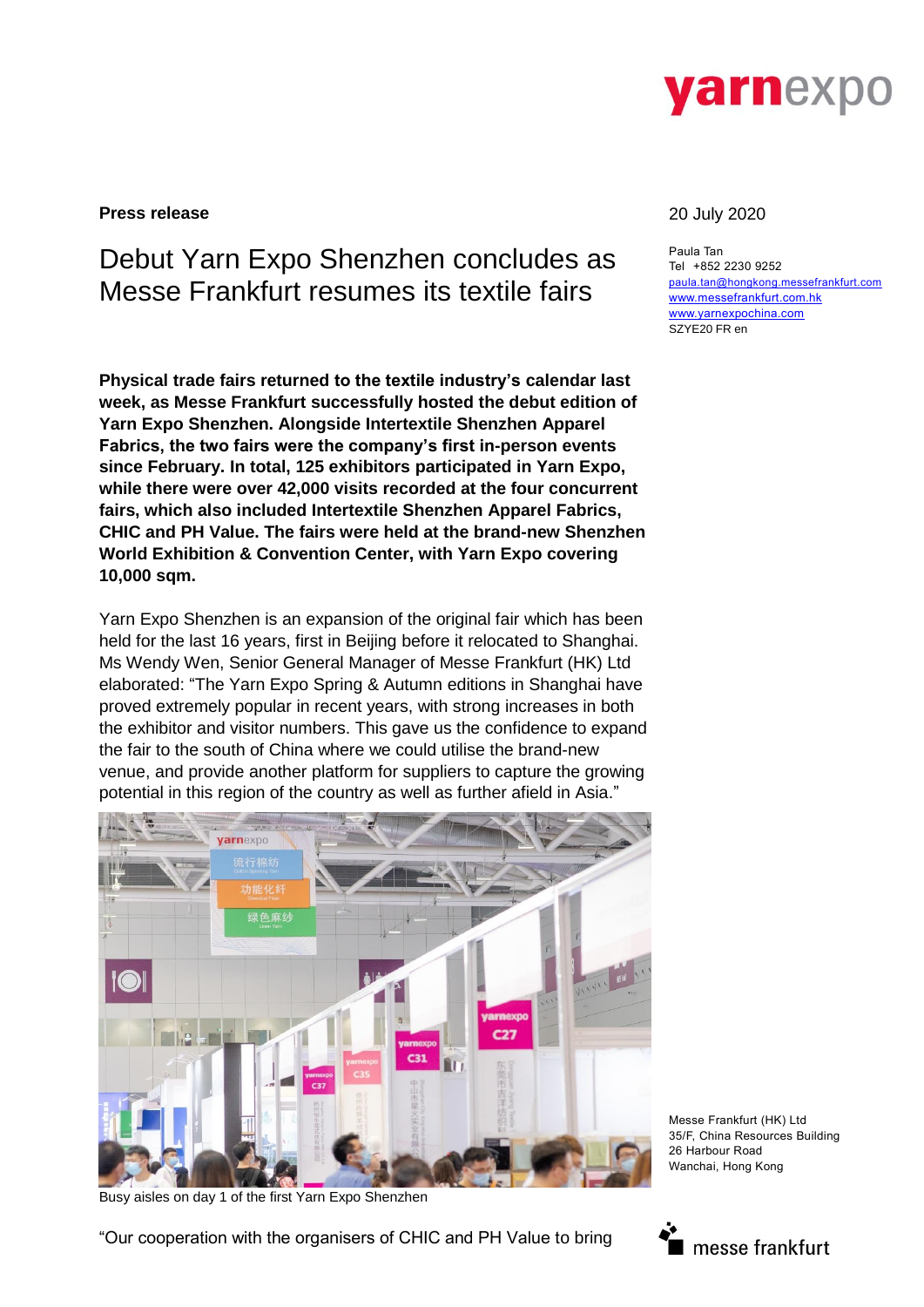these fairs to Shenzhen added to the success of this debut edition," Ms Wen continued. "By replicating the Shanghai concept with the four fairs held together, we are bringing the full textile supply chain together under one roof which has proved beneficial for exhibitors and visitors."

Ms Wen added: "Given all the challenges facing the industry at present, we are extremely pleased with the results of the last three days, and are glad that we can play our part in assisting the industry's recovery through the resumption of our fairs. The overwhelmingly positive feedback from participants shows that the decision to expand the fair, as well as proceed with it on the scheduled dates, was the right one. It is clear that there is demand for another Yarn Expo fair in China, in this region and at this time of the year. Now we look ahead to our Shanghai editions of Yarn Expo and Intertextile Apparel in late September, with the hope that more of our international exhibitors and visitors will be able to participate."

# **New health & safety measures implemented**

To ensure the wellbeing of all participants at the fair, Messe Frankfurt strictly followed the guidelines of the local health authorities concerning large-scale events. These guidelines include real-name authentication during registration and to enter the fairground, body temperature checks, the requirement for face masks to be worn to enter the fairground, crowd control and distancing measures throughout the whole exhibition period, public areas sterilised regularly, specific areas allocated for dining, and the requirement for hand sanitiser and medical service points to be available throughout the fairground.

# **Exhibitor responses to the first edition**

"This is our first time exhibiting at a Yarn Expo fair, and we are very pleased with the result. Since the fair opened yesterday until the end of today, our booth has been packed with buyers. We think the pandemic has accumulated very strong demand in the market. We started our A/W promotion earlier this year and we see the market has the same trend, with most of the buyers sourcing A/W products already. The timing and the location of the fair are very beneficial. The potential in the Greater Bay Area will grow, so this is an ideal location to hold the fair." *Ms Mary Xu, General Manager, TopLine (Ningbo) Textile Co Ltd / Consinee Group, China*

"Since this fair is the first professional trade event after the pandemic, it has provided invaluable opportunities. The domestic market in particular is experiencing a rebound, and companies are launching different products to stay competitive. We've been able to connect with apparel fabric manufacturers and also trading companies who work for overseas clients, and met with brands such as Belle and Anta. What's more, many apparel brands are interested to do business with us to see if we can help with their product development."

*Mr Forest Chu, Deputy General Manager of Brand Operation, Jiangsu Shenghong Science and Technology Co Ltd, China*

Yarn Expo Shenzhen 2020 Shenzhen, China, 15 – 17 July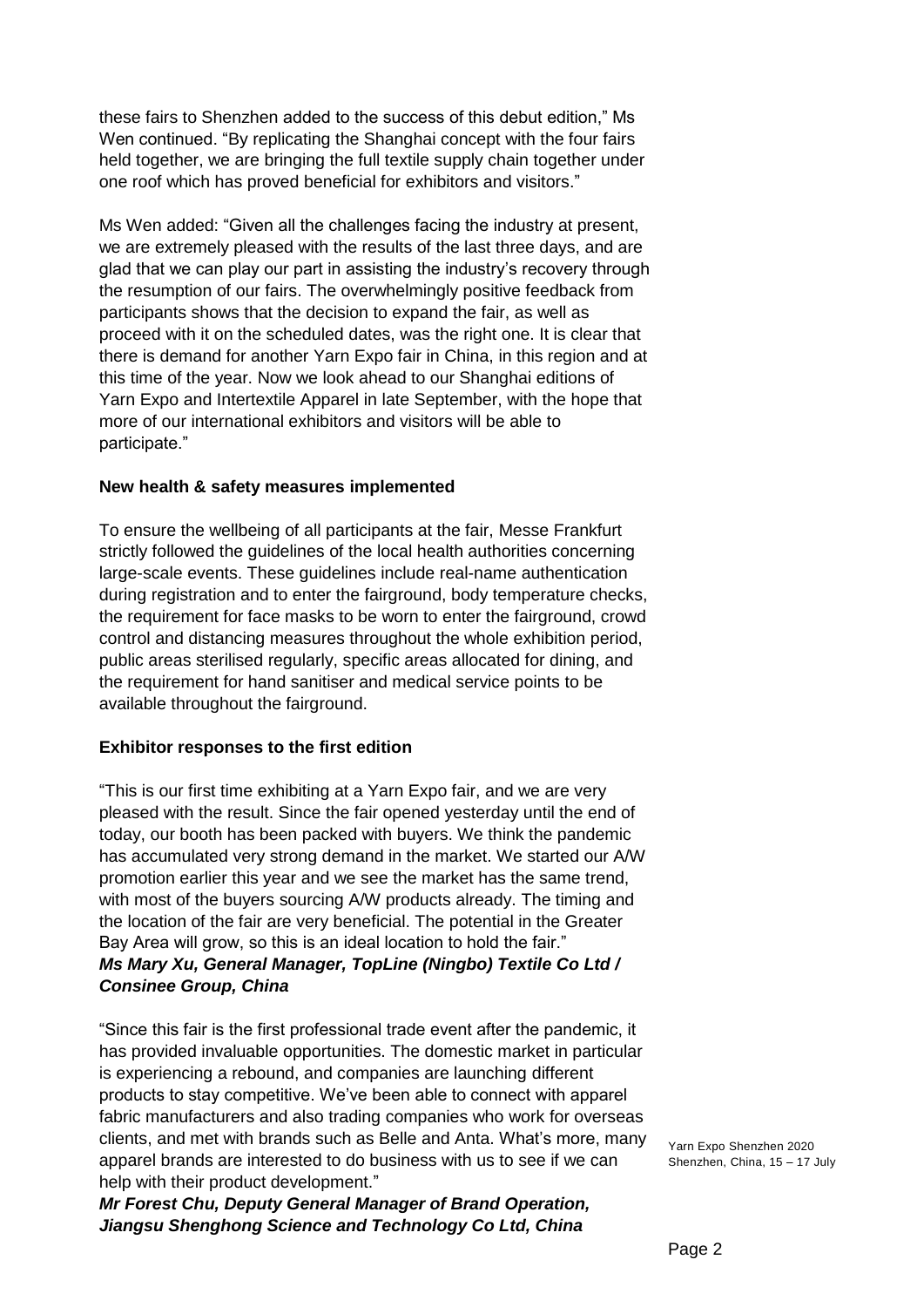"The visitor flow is much higher than we expected. Yarn Expo, together with the concurrent fairs, provides a comprehensive platform where buyers can source everything, so this offers us a good opportunity to find new potential clients. July is the peak sourcing season for the ecommerce sector, and with the coronavirus pandemic changing consumer behaviour, we've put more emphasis into this." *Ms Nicole Ni, Marketing Manager, Zhejiang Xinao Textiles Inc, China*

The next Yarn Expo fair, Yarn Expo Autumn, will take place from 23 – 25 September 2020 at the National Exhibition and Convention Center in Shanghai.

Yarn Expo Shenzhen is organised by Messe Frankfurt (HK) Ltd; the Sub-Council of Textile Industry, CCPIT; China Cotton Textile Association; China Chemical Fibers Association; and China Knitting Industrial Association. The fair was held concurrently with Intertextile Shenzhen Apparel Fabrics, as well as CHIC and PH Value.

For more details about the fair, please visit: [www.yarnexpo](http://www.yarnexpo-shenzhen.com/)[shenzhen.com.](http://www.yarnexpo-shenzhen.com/) To find out more about all Messe Frankfurt textile fairs worldwide, please visit: [http://texpertise-network.messefrankfurt.com.](http://texpertise-network.messefrankfurt.com/)

-end-

Notes to editors:

## **Download this press release**

[https://yarnexpo](https://yarn-expo-shenzhen.hk.messefrankfurt.com/shenzhen/en/press/press-releases/2020/YESZ20-FR.html)[shenzhen.hk.messefrankfurt.com/shenzhen/en/press/press](https://yarn-expo-shenzhen.hk.messefrankfurt.com/shenzhen/en/press/press-releases/2020/YESZ20-FR.html)[releases/2020/YESZ20-FR.html#](https://yarn-expo-shenzhen.hk.messefrankfurt.com/shenzhen/en/press/press-releases/2020/YESZ20-FR.html)download

### **Download pictures from the fair**

[https://yarnexpo](https://yarnexpo-shenzhen.hk.messefrankfurt.com/shenzhen/en/press/photos.html)[shenzhen.hk.messefrankfurt.com/shenzhen/en/press/photos.html](https://yarnexpo-shenzhen.hk.messefrankfurt.com/shenzhen/en/press/photos.html)

#### **Download further press materials**

[https://yarnexpo-shenzhen.hk.messefrankfurt.com/shenzhen/en](https://yarn-expo-shenzhen.hk.messefrankfurt.com/shenzhen/en%20/press.html)  [/press.html](https://yarn-expo-shenzhen.hk.messefrankfurt.com/shenzhen/en%20/press.html)

#### **Newsroom**

Information from the international textiles sector and Messe Frankfurt's textiles fairs worldwide can be found at: [http://texpertise](http://texpertise-network.messefrankfurt.com/)[network.messefrankfurt.com.](http://texpertise-network.messefrankfurt.com/)

#### **Background information on Messe Frankfurt**

Messe Frankfurt is the world's largest trade fair, congress and event organiser with its own exhibition grounds. With about 2,600 employees at 29 locations, the company generates annual sales of around €736 million. We have close ties with our industry sectors and serve our customers' business interests efficiently within the framework of our Fairs & Events, Locations and Services business fields. One of the Group's key USPs is its closely knit global sales network, which extends throughout the world. Our comprehensive range of services – both onsite and online – ensures that customers worldwide enjoy consistently high quality and flexibility when planning, organising and running their events. The wide range of services includes renting exhibition grounds, trade fair construction and marketing, personnel and food

Yarn Expo Shenzhen 2020 Shenzhen, China, 15 – 17 July

Page 3